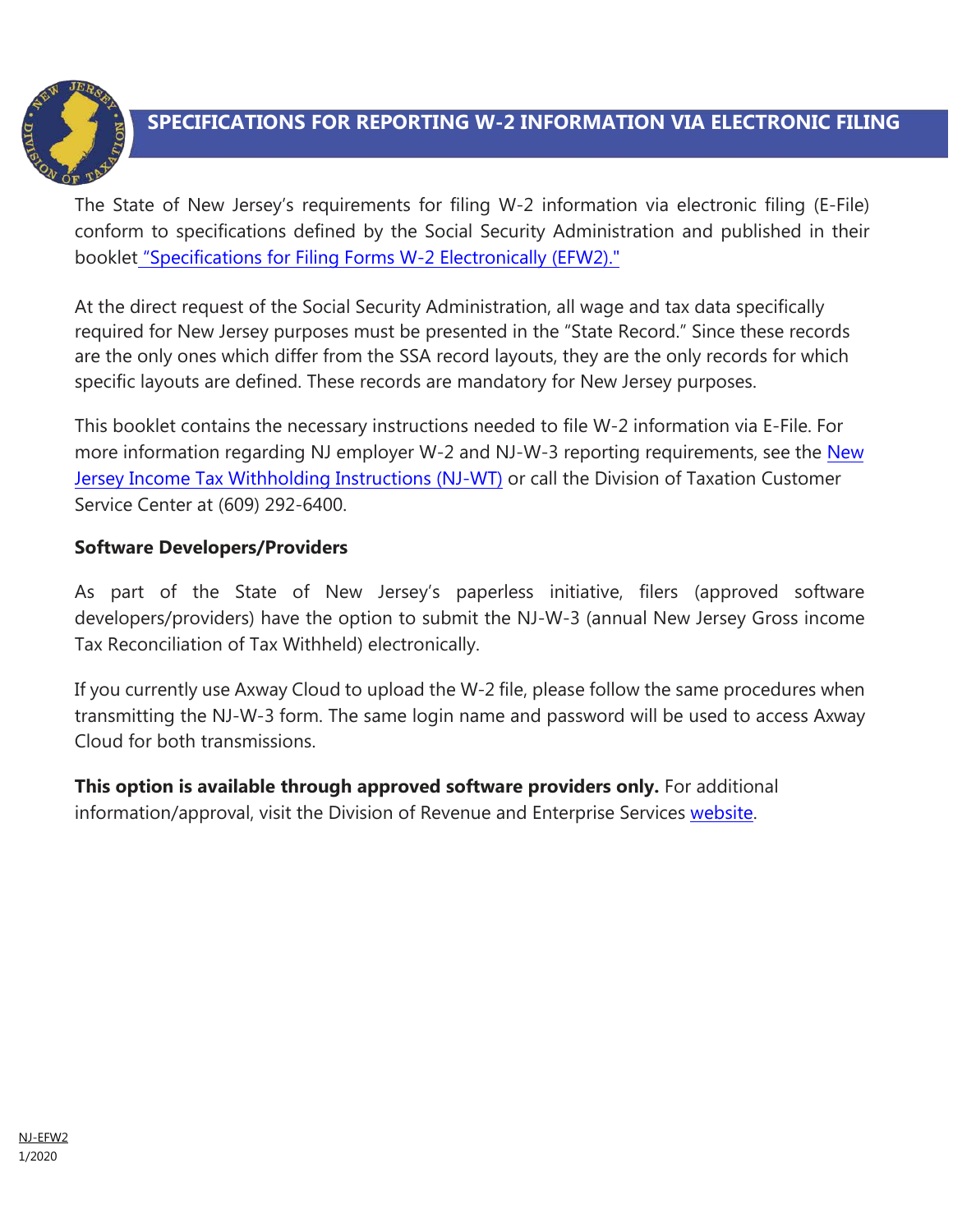## **State of New Jersey**

## **Specifications for Reporting W-2 Information via Electronic File (E-File)**

### **Table of Contents**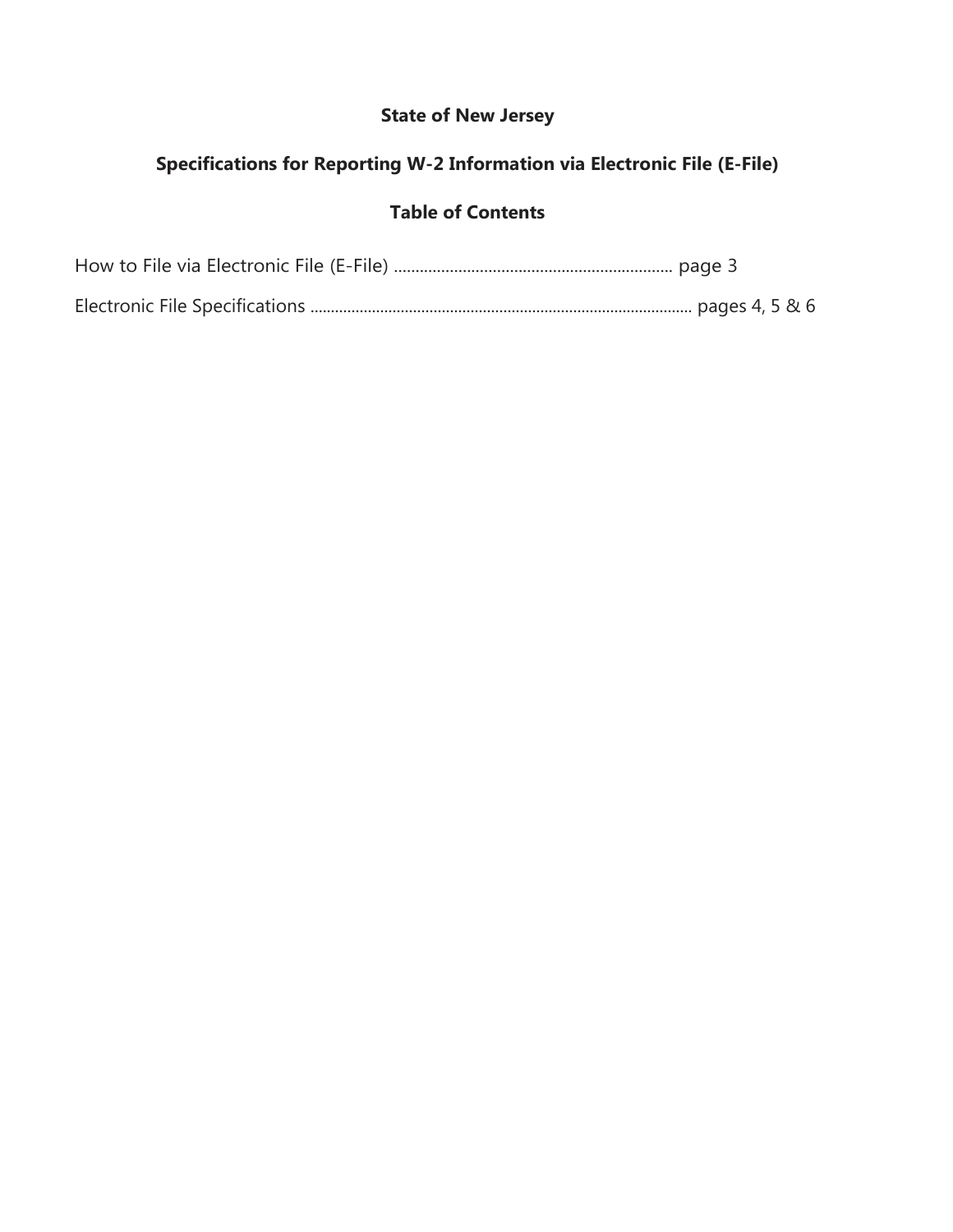### **How to File New Jersey W-2 Information via E-File**

To file Form W-2 with New Jersey using Secure File Transfer Protocol (SFTP) technology, visit the Axway Secure Transport [website.](https://mft-sonj.axwaycloud.com/) Enter your login name and password and then choose the Login button.

A login name and password can be obtained by e-mailing the Division of Revenue and Enterprise Services, Technical Services. E-mail requests to [e-GovServices@treas.nj.gov](mailto:e-GovServices@treas.nj.gov). For current WR-30 E-Filers, use the same Axway login profile to access the website.

Once the site has been accessed, choose the "Browse" option to locate the W-2 file on your computer. Name the file W2Report. When the file is located, choose "Open." The file name and location will populate the box. Once the file is located, choose "Upload File" to complete the transaction.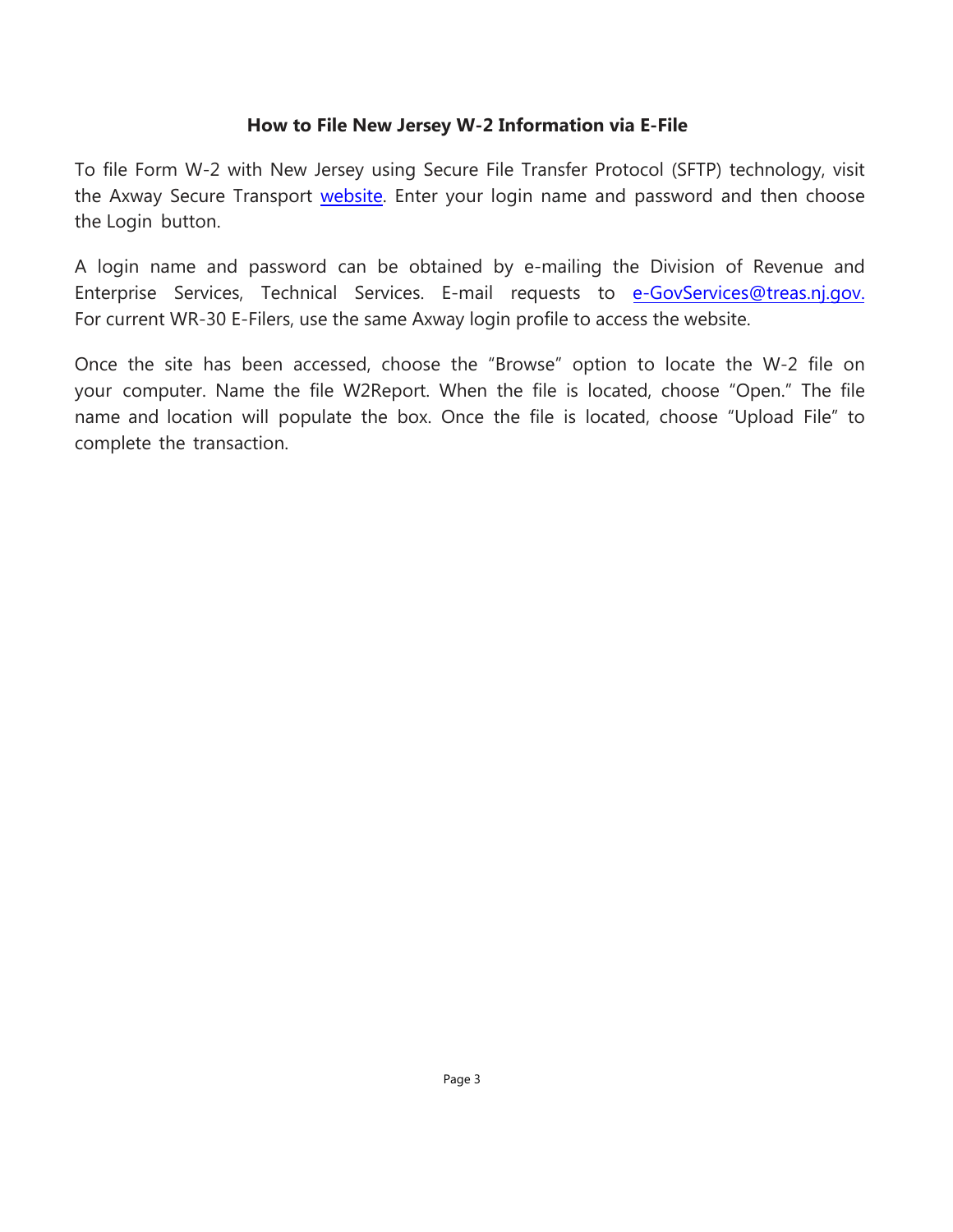| See SSA Booklet "Specifications for Filing Forms W-2 Electronically" (EFW2, July 2019) for electronic record specifications. |  |  |  |  |  |
|------------------------------------------------------------------------------------------------------------------------------|--|--|--|--|--|
| See SSA Booklet "Specifications for Filing Forms W-2 Electronically" (EFW2, July 2019) for electronic record specifications. |  |  |  |  |  |
| See SSA Booklet "Specifications for Filing Forms W-2 Electronically" (EFW2, July 2019) for electronic record specifications. |  |  |  |  |  |
| See SSA Booklet "Specifications for Filing Forms W-2 Electronically" (EFW2, July 2019) for electronic record specifications. |  |  |  |  |  |

**Code RS - State Record - Required.........................................................................................** Length = 512 This record carries New Jersey defined fields listed below and is mandatory.

| <b>Location</b> | <b>Field</b>                    | Length         | <b>Description and Remarks</b>                                                                         |
|-----------------|---------------------------------|----------------|--------------------------------------------------------------------------------------------------------|
| $1 - 2$         | Record Identifier               | 2              | Constant "RS"                                                                                          |
| $3 - 4$         | <b>State Code</b>               | 2              | Enter "34" for New Jersey.                                                                             |
| $5 - 9$         | Test/Production indicator       | 5              | 1 byte of data: $T = Test$ , $p = production$ . Left justify and fill with<br>blanks.                  |
| $10 - 18$       | Social Security Number (SSN)    | $\overline{9}$ | Enter the employee's Social Security number. See rules in SSA<br>booklet, EFW2.                        |
| 19-33           | <b>Employee First Name</b>      | 15             | Left justify and fill with blanks. See SSA booklet, EFW2.                                              |
| 34-48           | Employee Middle Name or Initial | 15             | Left justify and fill with blanks. See SSA booklet, EFW2.                                              |
| 49-68           | <b>Employee Last Name</b>       | 20             | Left justify and fill with blanks. See SSA booklet, EFW2.                                              |
| 69-72           | Suffix                          | 4              | Left justify and fill with blanks. See SSA booklet, EFW2.                                              |
| 73-94           | Location Address                | 22             | Left justify and fill with blanks. See SSA booklet, EFW2.                                              |
| 95-116          | Address<br>Delivery             | 22             | Left justify and fill with blanks. See SSA booklet, EFW2.                                              |
| 117-138         | City                            | 22             | Enter the employee's city. Left justify and fill with blanks.                                          |
| 139-140         | <b>State Abbreviation</b>       | 2              | Enter "NJ" for New Jersey. See SSA booklet, EFW2 for other<br>states, territories, possessions, et al. |
| 141-145         | <b>ZIP Code</b>                 | 5              | Enter a valid ZIP Code. For a foreign address, leave blank.                                            |
| 146-149         | <b>ZIP Code Extension</b>       | 4              | Use this field for the four-digit extension of the ZIP Code. If<br>not applicable, enter blanks.       |
| 150-153         | Blank                           | 4              | Blanks.                                                                                                |
| 154             | Corrected Indicator             | $\mathbf{1}$   | "C" for a Corrected W2, else Blank                                                                     |
| 155-177         | Foreign State/Province          | 23             | If app, enter foreign state/province. Left justify, fill with blanks.                                  |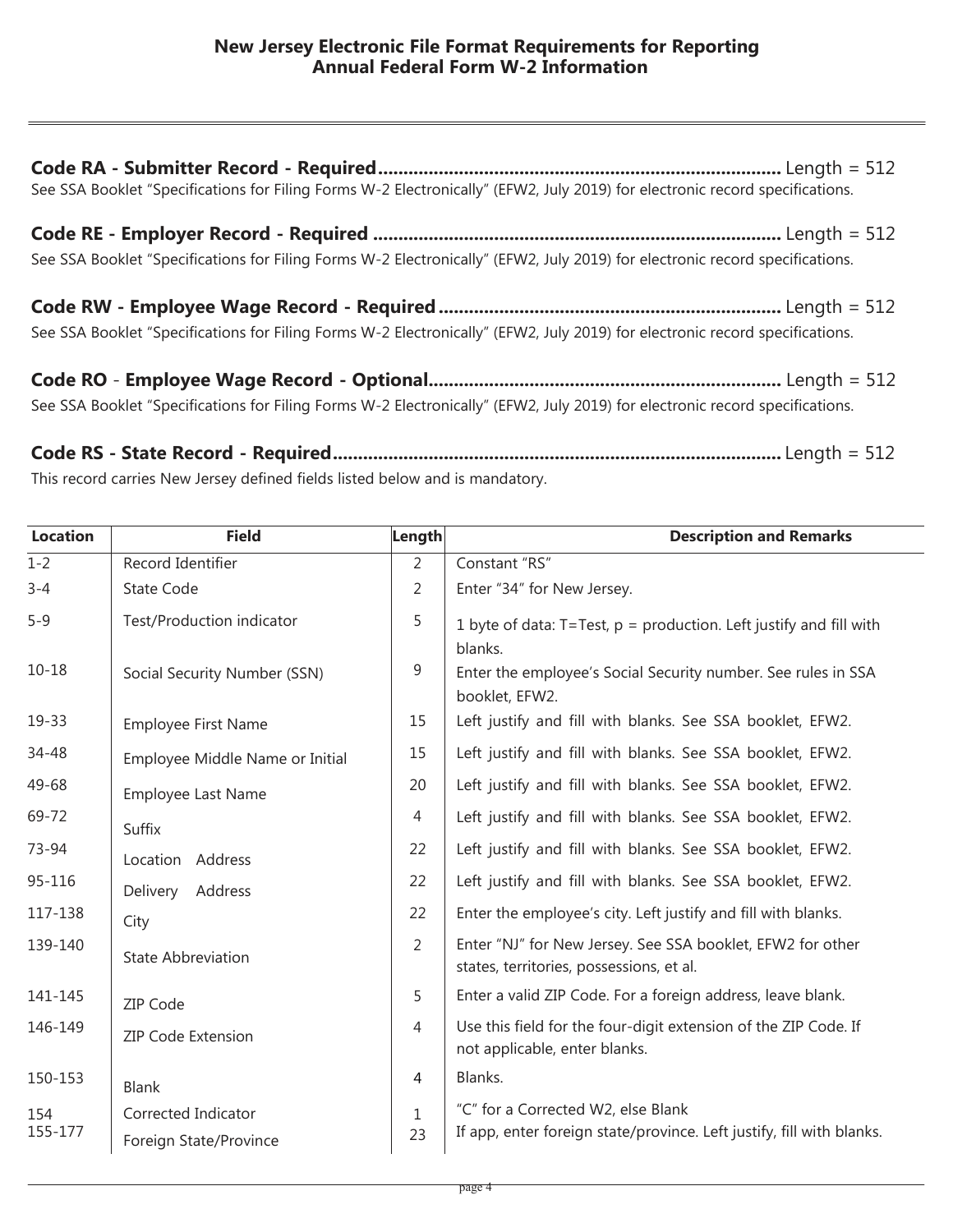### **New Jersey Electronic File Format Requirements for Reporting Annual Federal Form W-2 Information**

| 178-192        | Foreign Postal Code                                   | 15                 | If applicable, enter the foreign postal code. Left justify and fill with<br>blanks.                                                                                                                                                                                                                                                                                                                                                                                                                                                                                                                                                                                                                                                                       |
|----------------|-------------------------------------------------------|--------------------|-----------------------------------------------------------------------------------------------------------------------------------------------------------------------------------------------------------------------------------------------------------------------------------------------------------------------------------------------------------------------------------------------------------------------------------------------------------------------------------------------------------------------------------------------------------------------------------------------------------------------------------------------------------------------------------------------------------------------------------------------------------|
| 193-194        | Country Code                                          | 2                  | See instructions for this Code RS field in SSA Booklet, EFW2.                                                                                                                                                                                                                                                                                                                                                                                                                                                                                                                                                                                                                                                                                             |
| 195-242        | Blank                                                 | 48                 | Blanks.                                                                                                                                                                                                                                                                                                                                                                                                                                                                                                                                                                                                                                                                                                                                                   |
| 243-247        | Blank                                                 | 5                  | <b>Blanks</b>                                                                                                                                                                                                                                                                                                                                                                                                                                                                                                                                                                                                                                                                                                                                             |
| 248-259        | NJ Taxpayer Identification Number                     | 12                 | FEIN or number under which withholdings have been filed with<br>the State of New Jersey (nine [9] digit FEIN plus three [3] digit<br>suffix).                                                                                                                                                                                                                                                                                                                                                                                                                                                                                                                                                                                                             |
| 260-267        | Blank                                                 | 8                  | Blanks.                                                                                                                                                                                                                                                                                                                                                                                                                                                                                                                                                                                                                                                                                                                                                   |
| 268-273        | Blank                                                 | 6                  | Blanks.                                                                                                                                                                                                                                                                                                                                                                                                                                                                                                                                                                                                                                                                                                                                                   |
| 274-275        | Blank                                                 | 2                  | Blanks.                                                                                                                                                                                                                                                                                                                                                                                                                                                                                                                                                                                                                                                                                                                                                   |
| 276-286        | <b>State Taxable Wages</b>                            | 11                 | Right justify and zero fill. Include dollars and cents.                                                                                                                                                                                                                                                                                                                                                                                                                                                                                                                                                                                                                                                                                                   |
| 287-297        | State Income Tax Withheld Blank                       | 11                 | Right justify and zero fill. Include dollars and cents                                                                                                                                                                                                                                                                                                                                                                                                                                                                                                                                                                                                                                                                                                    |
| 298            | Family Leave Insurance Plan Type                      | $\mathbf{1}$       | Blanks.                                                                                                                                                                                                                                                                                                                                                                                                                                                                                                                                                                                                                                                                                                                                                   |
| 299<br>300-313 | Code<br>Private Family Leave Insurance<br>Plan Number | 1<br>14            | Enter "P" if the employer has a private Family Leave Insurance plan<br>approved by the New Jersey Department of Labor and Workforce<br>Development, Bureau of Private Plan, Approval & Termination<br>Section, PO Box 957, Trenton, NJ 08625-0957. Otherwise, enter<br>blank. If you have any questions, call (609) 292-2720 or fax (609)<br>292-2537.<br>Make an entry in this field only if "Family Leave Insurance Plan                                                                                                                                                                                                                                                                                                                                |
| 314-318        | Family Leave Insurance Withheld<br><b>Blank</b>       | 5                  | Type Code," position 299 is a "P." ID number assigned by:<br>New Jersey Department of Labor and Workforce Development,<br>Bureau of Private Plan, Approval & Termination Section, PO Box<br>957, Trenton, NJ 08625-0957. Call (609) 292-2720 or Fax (609)<br>292-2537 if you have any questions. Left justify and blank fill.<br>Right justify, zero fill. Include dollars and cents. Amount withheld<br>as Family Leave Insurance workers' contributions.                                                                                                                                                                                                                                                                                                |
| 319-337        | Disability Plan Type Code                             | 19                 | Blanks.                                                                                                                                                                                                                                                                                                                                                                                                                                                                                                                                                                                                                                                                                                                                                   |
| 338<br>339-352 | Private Disability Plan Number                        | $\mathbf{1}$<br>14 | Enter "P" if the employer has a private disability plan approved by<br>the New Jersey Department of Labor and Workforce Development,<br>Bureau of Private Plan, Approval & Termination Section, PO Box<br>957, Trenton, NJ 08625-0957. Otherwise, enter blank. If you have<br>any questions, call (609) 292-2720 or Fax (609) 292-2537. Make<br>an entry in this field only if "Disability Plan Type Code," position<br>338 is a "P." ID number assigned by: New Jersey Department of<br>Labor and Workforce Development, Bureau of Private Plan,<br>Approval & Termination Section, PO Box 957, Trenton, NJ<br>08625-0957. Otherwise, enter blank. If you have any questions, call<br>(609) 292-2720 or Fax (609) 292-2537. Left justify and blank fill. |
|                |                                                       |                    |                                                                                                                                                                                                                                                                                                                                                                                                                                                                                                                                                                                                                                                                                                                                                           |